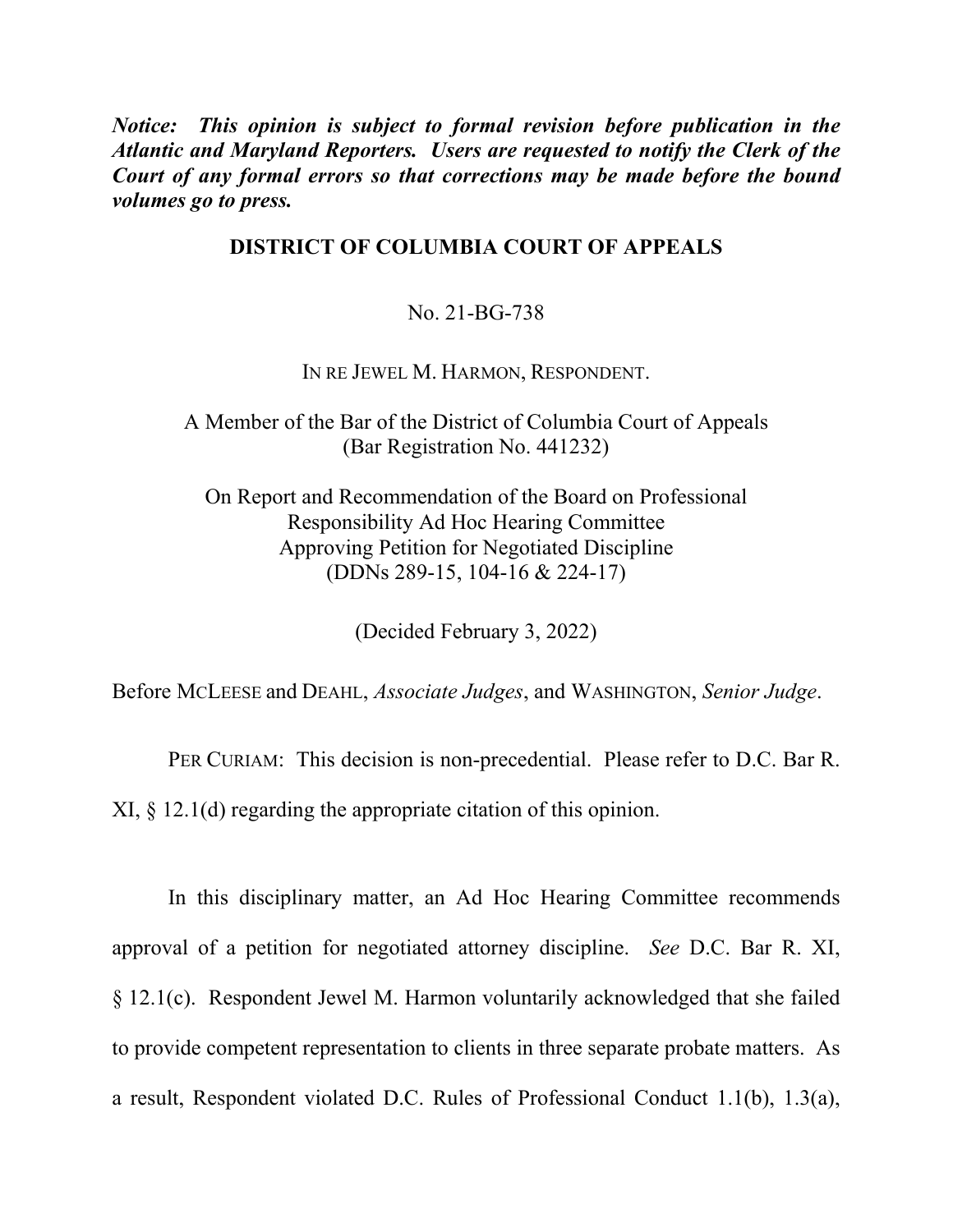1.16(d), and 8.4(d). The proposed discipline is a sixty-day suspension, stayed in favor of one year of probation with conditions.

Having reviewed the Committee's recommendation in accordance with our procedures in uncontested disciplinary cases, *see* D.C. Bar R. XI, § 12.1(d), we agree that this case is appropriate for negotiated discipline and that the proposed disposition is justified and not unduly lenient. *See* D.C. Bar R. XI, § 9(h)(2); *In re Mensah*, 262 A.3d 1100, 1104 (D.C 2021) (per curiam); Board Prof. Resp. R.  $17.5(a)(iii)$ . Accordingly, it is

ORDERED that Respondent Jewel M. Harmon is hereby suspended from the practice of law in the District of Columbia for sixty days, with the suspension stayed in favor of one year of probation with the following conditions:

> Within the first 30 days of the one-year probationary period, Respondent shall consult with the D.C. Practice Management Advisory Service (PMAS) about her case management system and provide Disciplinary Counsel with written confirmation of such consultation from PMAS. This consultation shall include discussion of how to ensure all filing deadlines and other obligations are timely met in the event Respondent's health issues resurface. Within the first 90 days of the one-year probationary period, Respondent shall provide written confirmation that she has complied with any and all recommendations made by PMAS. Within the first six months of the one-year probationary period, Respondent shall attend six hours of ethics continuing legal education